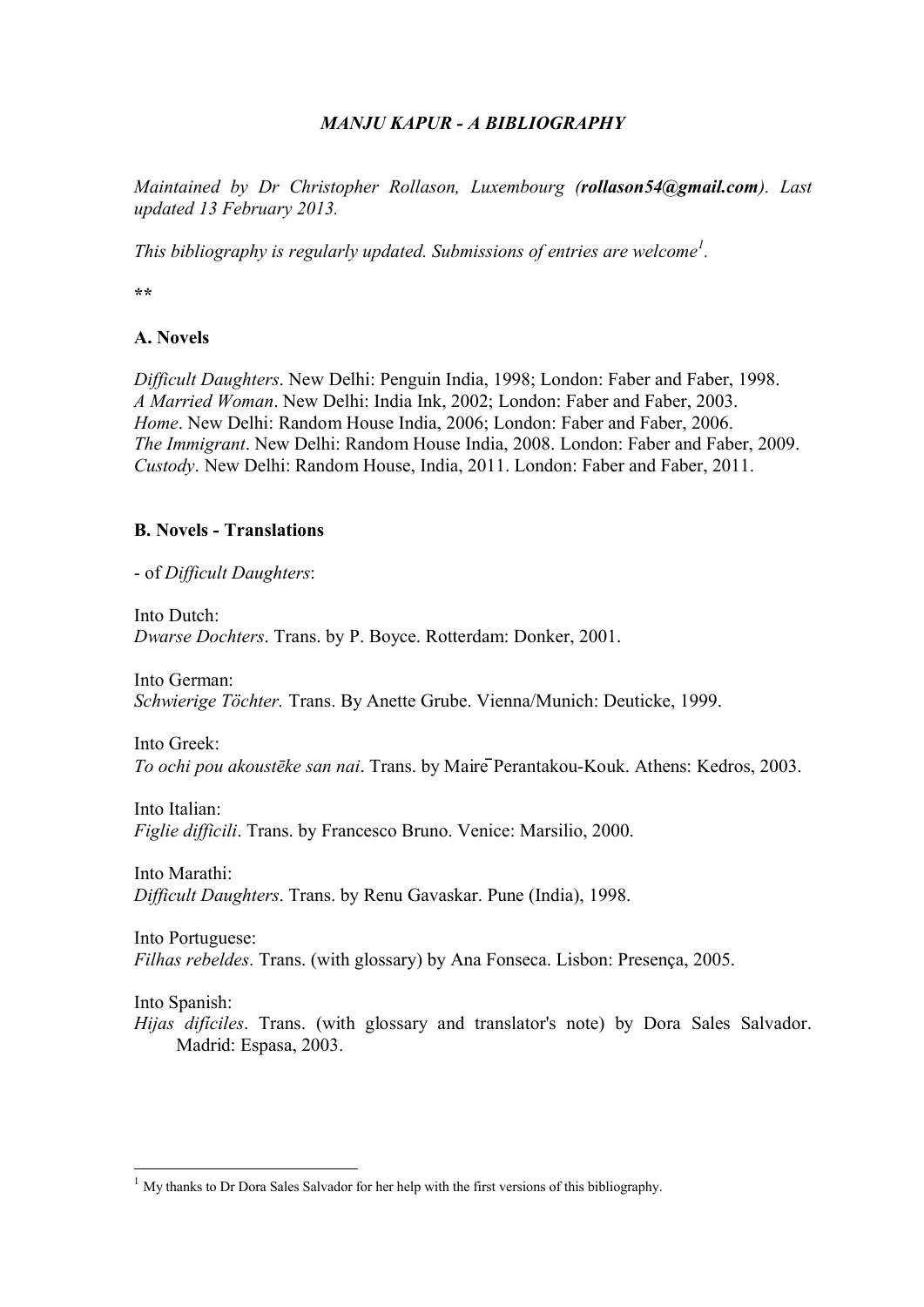- of *A Married Woman*:

Into Spanish:

*Una mujer casada*. Trans. (with glossary and translator's note) by Dora Sales Salvador. Madrid: Espasa, 2004.

- of *Home*:

Into Hebrew:

*Bayit*. Trans. by Jude Sheva. 2007.

Into Malayalam:

*Home*. Trans. by Jibu Jamal. Kottayam (India): DC Books, 2009.

Into Marathi:

*Family*. Trans. by Sunanda Amrapurkar. Pune (India): Mehta, 2009.

Into Spanish:

*En familia*. Trans. by Paz Pruneda. Translation revised by Dora Sales Salvador. Glossary and final note by Dora Sales Salvador. Madrid: Espasa, 2007.

- of *The Immigrant*:

Into Hebrew:

(*exists, but no details found in English*)

Into Hindi:

*Aapravasi*. Trans. by Mozez Micheal. New Delhi: Random House, 2009.

### **C. Short Stories**

"The Necklace", in *The Harper Collins Book of New Indian Fiction: Contemporary Writing in English*. Ed. Khushwant Singh. New Delhi: Harper Collins, 2005. 73- 77.

"Those were Roses that were her Eyes", *Earthen Lamp Journal* (on-line journal), No 1, Jan. 2013. http://earthenlampjournal.com/Manju-Kapur.php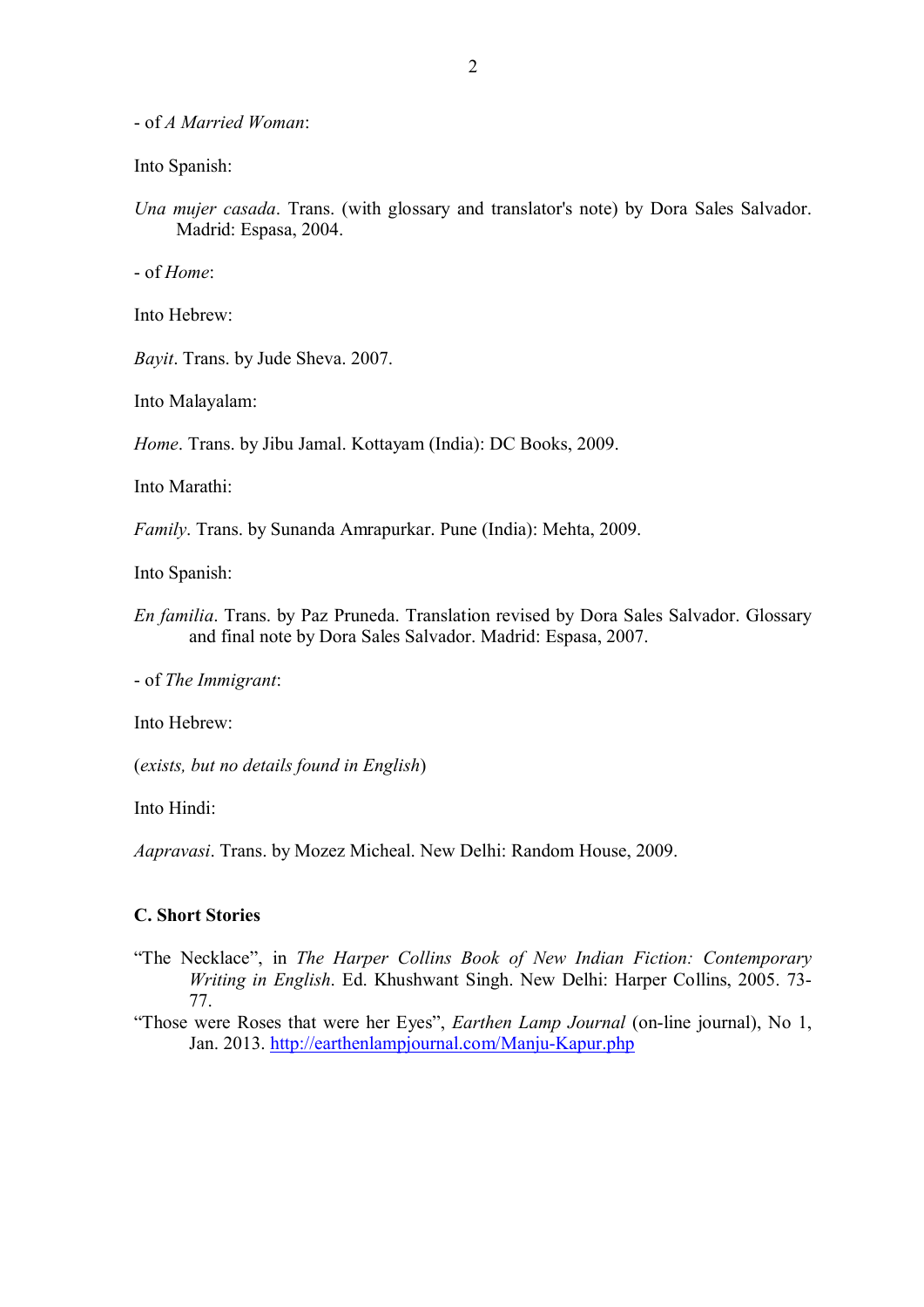#### **D. Essays and Press Articles**

- "The Birth of a Baby", in *Birth and Birthgiving: The Power Behind the Shame*. Ed. Janet Chawla. New Delhi: Har-Anand Publications, 2006. 123-135.
- "Speaking up for inter 'community' or cross class marriages". *Outlook* (New Delhi), 14 Jan. 2007; on-line at <http://communalism.blogspot.com/>

## **E. Interviews**

- Kapur, Manju, interviewed by Ira Pande. *The Hindu* 5 Jan. 2003. <www.hinduonnet.com/thehindu/mag/2003/01/05/stories/2003010500390300.htm>
- Kapur, Manju, interviewed by Farhad J. Dadyburjor. DNA INDIA website, 22 Mar. 2006. <www.dnaindia.com/report.asp?NewsID=1019404>
- Kapur, Manju, interviewed by Jai Arjun Singh. Jabberwock website, 9 Aug. 2008. <http://jaiarjun.blogspot.com/2008\_08\_01\_archive.html**>**
- Kapur, Manju, interviewed by Anjana Rajan: "Seeds of Hope". *The Hindu* 5 Oct. 2008. <www.hindu.com/lr/2008/10/05/stories/2008100550160500.htm>
- Kapur, Manju. "Rendezvous with Manju Kapur". In *Contemporary Fiction: An Anthology of Female Writers*. Ed. Vandana Pathak, Urmila Dabir and Shubha Mishra. New Delhi: Sarup, 2008. 111-126.
- Kapur, Manju, interviewed by Shana M. Verghis: **"'**I wasn't a writer, I was an academic'". *The Pioneer* 17 Jan. 2011. **<**www.dailypioneer.com/311063/%E2%80%98Iwasn%E2%80%99t-a-writer-I-was-an-academic%E2%80%99.html>.
- Kapur, Manju, interviewed by Meneesher Govender. *Daily News* (South Africa) 31 Mar. 2012. <www.iol.co.za/dailynews/lifestyle/in-conversation-with-manju-kapur-1.1265105>

#### **F. Conference/Seminar Papers**

- Párraga, Javier Martín. "Manju Kapur's 'difficult' narrative: the case of *Difficult Daughters".* Paper given at conference: *India in the World*, Permanent India Studies Seminar, Faculty of Philosophy and Letters, University of Córdoba, Spain, 7-9 Mar. 2007.
- Rollason, Christopher. "Problems of translating Indian Writing in English into Spanish, with reference to *A Married Woman/Una mujer casada* (Manju Kapur, translated by Dora Sales Salvador". Paper given at seminar: *Writers' Meet* (in the presence of Manju Kapur), School of Languages, Literature and Culture Studies, Jawaharlal Nehru University, New Delhi, 7 Mar. 2006. Published 2009 (see section G below). Full text on-line at:

<http://yatrarollason.info/files/MANJUTRANSREV.pdf >.

- Rollason, Christopher. "Manju Kapur, Chronicles of Indian Womanhood". Paper given at seminar: *La morada de la paz: conversaciones entre India y Europa*, Permanent India Studies Seminar, University of Córdoba, Spain, 13 Jun. 2006 (in the presence of Manju Kapur and with readings from the Spanish translations of her work).
- Rollason, Christopher. "'To build or to destroy': History and the individual in Manju Kapur's *A Married Woman*." Paper given at conference: *20th European Conference on Modern South Asian Studies (ECMSAS)*, University of Manchester, England, 8-11 Jul. 2008. Published 2012 (see section G below). Full text on-line at: <http://yatrarollason.info/files/ManjuAMWManchester.pdf>.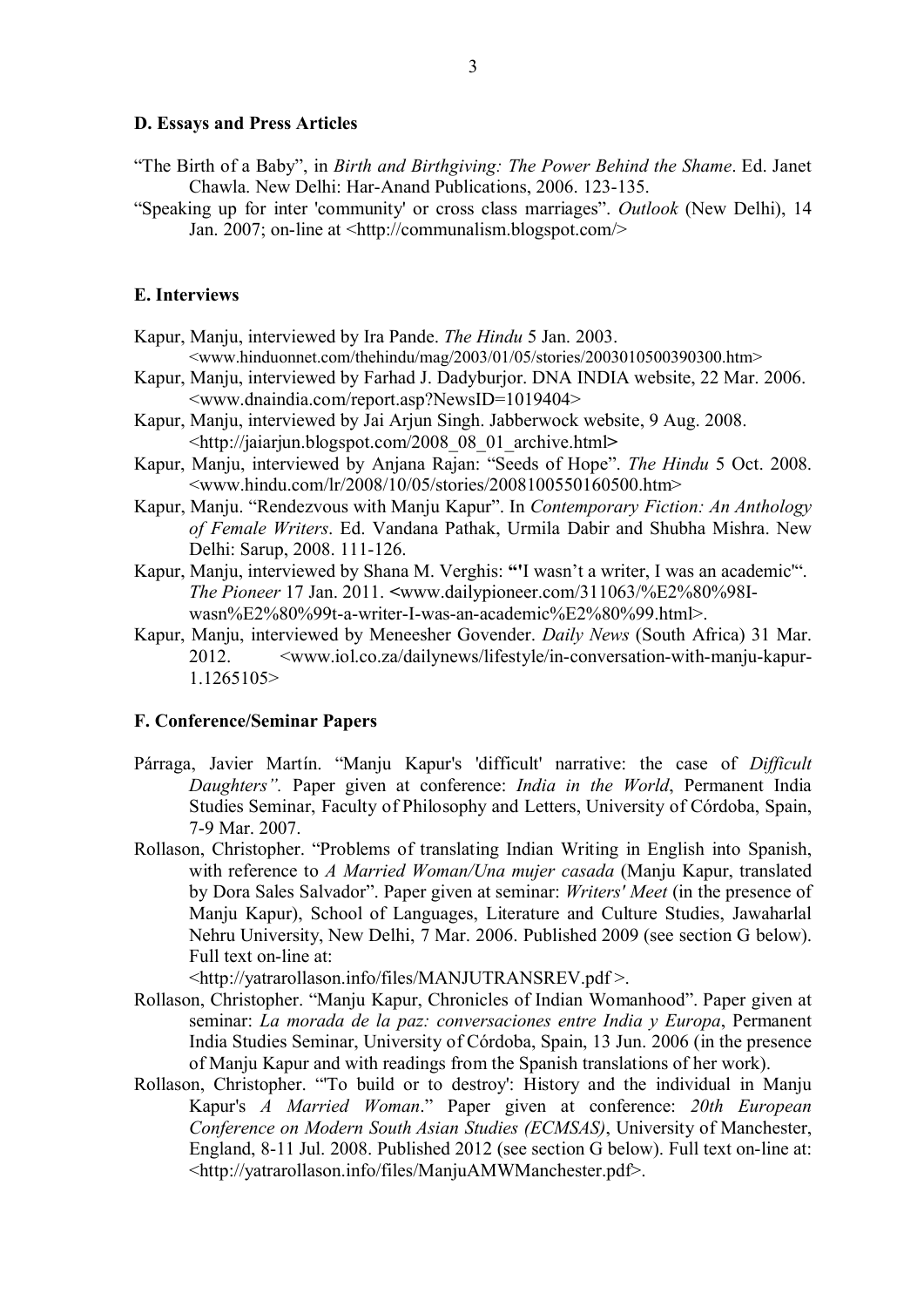### **G. Monograph**

Kumar, Ashok, ed. *Novels of Manju Kapur: A Feministic Study.* New Delhi: Sarup, 2010.

#### **H. Criticism and Reviews**

- Agrawal, Malti. "Manju Kapur's *Home*: A Chronicle of Urban Middle Class in India". *Impressions: Bi-Annual E-Journal of English Studies*, No 1, Jan. 2007. <http://impressions.50webs.org/ma.html>
- Ahmad, Nadia. "'Cracking India': Tradition versus Modernity in Attia Hosain's *Sunlight on a Broken Column* and Manju Kapur's *Difficult Daughters*". In *The Road to Baghdad, or Traveling Biculturalism: Theorizing a Bicultural Approach to Contemporary World Fiction*. Ed. Gönul Pultar. Washington: New Academia, 2005. 199-218.
- Akbar, Arifa. Rev. of *Custody*. *The Independent*, 11 March 2011. www.independent.co.uk/arts-entertainment/books/reviews/custody-by-manjukapur-2238058.html#
- Alterno, Letizia. "Shreds of Indianness: Identity and Representation in Manju Kapur's The Immigrant". In *Postliberalization Indian Novels in English: Politics of Global Reception and Awards*. Ed. Aysha Iqbal Viswamohan. London: Anthem Press, 2013. 77-86.
- Bala, Suman and Subhash Chandra. "Manju Kapur's *Difficult Daughters*: An Absorbing Tale of Fact and Fiction." In *50 Years of Indian Writing. A Commemorative Volume Highlighting the Achievement of Post-independence Indian Writing in English and Literature in Translation.* Ed. R.K. Dhawan. New Delhi: Prestige, 1999. 105-10.
- Balakrishnan, Anita. "Marriage, Tradition and Autonomy: The Quest for Self-discovery in Manju Kapur's *A Married Woman*". *South Asian Review* (University of Pittsburgh), Vol. XXV, No. 2, Dec. 2004. 104-12.
- Banerjee, Piali. Rev. of *Home*. *Mumbai Mirror* 4 May 2004. <www.mumbaimirror.com/nmirror/ mmpaper.asp?sectid=10&articleid=53200623112348453200623105203>
- Banerji, Mithu. "Lesbian Passion Forged in a Land of Turmoil." Rev. of *A Married Woman. The Observer* 23 Feb. 2003. <http://books.guardian.co.uk/reviews/generalfiction/0,6121,900878,00.html>
	- \_\_\_\_. Rev. of *Custody*. *The Observer* 27 Feb. 2010.
- <www.guardian.co.uk/books/2011/feb/27/custody-manju-kapur-review>. Blanco-Carrión, Olga. "Framing Interpersonal Violence in *A Married Woman*." In *India in the World.* Ed. Cristina M. Gámez-Fernández and Antonia Navarro-Tejero. Newcastle-upon-Tyne: Cambridge Scholars Publishing, 2011. 143-65.
- Boehmer, Elleke. "'First realise your need': Manju Kapur's Erotic Nation". In *Alternative Indias: Cultural Diversity in Contemporary Literature in English*. Ed. Peter Morey and Alex Tickell. Amsterdam: Rodopi. 2005. 53-70.
- Bose, Brinda. Rev. of The Immigrant. *India Today* 5 Sept. 2008. <http://indiatoday.digitaltoday.in/index.php?issueid=82&id=14591&option=com\_c ontent&task=view&sectionid=25>.
- Chadha, Shikha. "Not a Difficult Daughter". *Financial Press* 31 May 2000. <www.financialexpress.com/fe/daily/20000531/fle28063.html>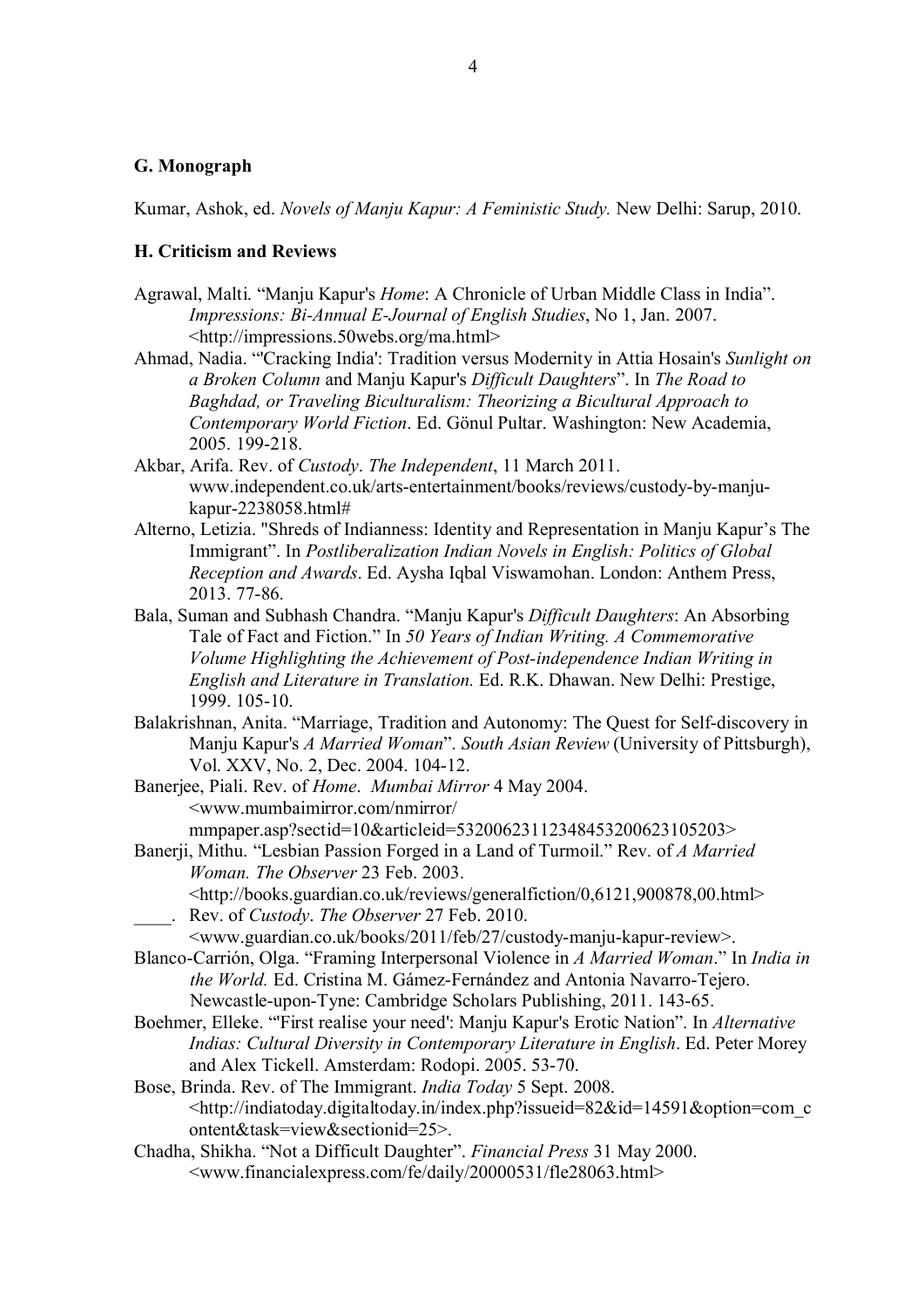- Chakravarty, Joya. "A Study of *Difficult Daughters* and *A Married Woman*". In *Novels of Manju Kapur: A Feministic Study*. Ed. Ashok Kumar. New Delhi: Sarup, 2010, 53- 62.
- Chandra, Subhash. Rev. of *A Married Woman*. *Intersections: Gender, History and Culture in the Asian Context* (Perth, Australia), Issue 14, Nov. 2006. <http://intersections.anu.edu.au/issue14/chandra\_review.htm>.
- Chhikara, Mayur. "Manju Kapoor's [*sic*] *Difficult Daughters* A Saga of Feminist Autonomy and Separate Identity." *Language in India* 10.7 (Jul. 2010). 188-95. <www.languageinindia.com/july2010/mayurmanjukapoor.pdf.>
- Chotai, Nutan. "Changing Faces of Women in Manju Kapur's *Home*". In *Contemporary Fiction: An Anthology of Female Writers*. Ed. Vandana Pathak, Urmila Dabir and Shubha Mishra. New Delhi: Sarup, 2008. 127-134.
- Choudhuri, Sucheta Mallick. *Transgressive territories: queer space in Indian Fiction and Film*. Ph.D thesis, University of Iowa. 2009. http://ir.uiowa.edu/cgi/viewcontent.cgi?article=1531&context=etd. [discussion of *A Married Woman*, 161-174].
- Cookie, Maini. 'Daughter's Labour of Love'. Rev. of *Difficult Daughters. The Tribune* 10 Jan. 1999. <www.tribuneindia.com/1999/99jan10/book.htm>
- Dwivedi, A.N. "Manju Kapur's *Home:* A Feminist Reading'. In *Novels of Manju Kapur: A Feministic Study*. Ed. Ashok Kumar. New Delhi: Sarup, 2010, 38-45.
- Dwivedi, O.P. "The Glorification of 'The Second Sex': A Quest for Female Consciousness in Manju Kapur's *Difficult Daughters*". In *Novels of Manju Kapur: A Feministic Study.* Ed. Ashok Kumar. New Delhi: Sarup, 2010, 31-37.
- Fabris Grube, Alberta. Rev. of *Difficult Daughters*. *Il Tolomeo: Articoli, recensioni e inediti delle Nuove Letterature* (Venice) 4 (1998/1999). 114-15 [in Italian].
- Fraser, Liz. Rev. of *A Married Woman*. <www.bookclub.co.nz/books03/4amarriedwoman.htm>.
- Ganapathy-Doré, Geetha. "Impossible Reconciliation in Manju Kapur's *Difficult Daughters*". *Commonwealth* (Dijon, France), Vol. 23, No. 1, Autumn 2000. 35-42.
- García-Arroyo, Ana. *Sexualidades alternativas en el arte y la cultura de la India.*  Barcelona: Ellas Editorial, 2006 [discussion of *A Married Woman*, 163-165; in Spanish].
- \_\_\_\_. *The Construction of Queer Culture in India: Pioneers and Landmarks* [Englishlanguage version of above]. Barcelona: Ellas Editorial, 2006 [discussion of *A Married Woman*, 162-164]; 2nd edn., *Alternative Sexualities in India: The Construction of Queer Culture*, Kolkata: Books Way, 2010 [139-140].
- \_\_\_\_. "The Normative Patriarchal Family as a Conflictive Zone: A Reading of Manju Kapur's *Custody*". *MuseIndia* [on-line journal], 41 (Jan.-Feb. 2012). <http://museindia.com/featurecontent.asp?issid=41&id=3072>.
- Ghosh, Sushweta. "A Married Woman, with a Lesbian Lover." Desi Talk website (New York). <http://desitalk.newsindia-times.com/2002/12/20/arts20-lesbian.html>, 20 Dec. 02.
- Jandial, Gur Pyari. "Evolving a Feminist Tradition: The Novels of Shashi Deshpande and Manju Kapur." *The Atlantic Literary Review* 4.3 (Jul.-Sept. 2003). 108-28.
- Juneja, Anita. "The Predicament of Indian Women in *Difficult Daughters*". *Poetcrit*. XX.2 (Jul. 2007). 60-70.
- Kabir, Ananya. "Abuses of Authority: English Literature, Colonial Pedagogy, and Shakespeare in Manju Kapur's *Difficult Daughters*". *Upstart Crow: A Shakespeare Journal* XXI (2001). 127-37.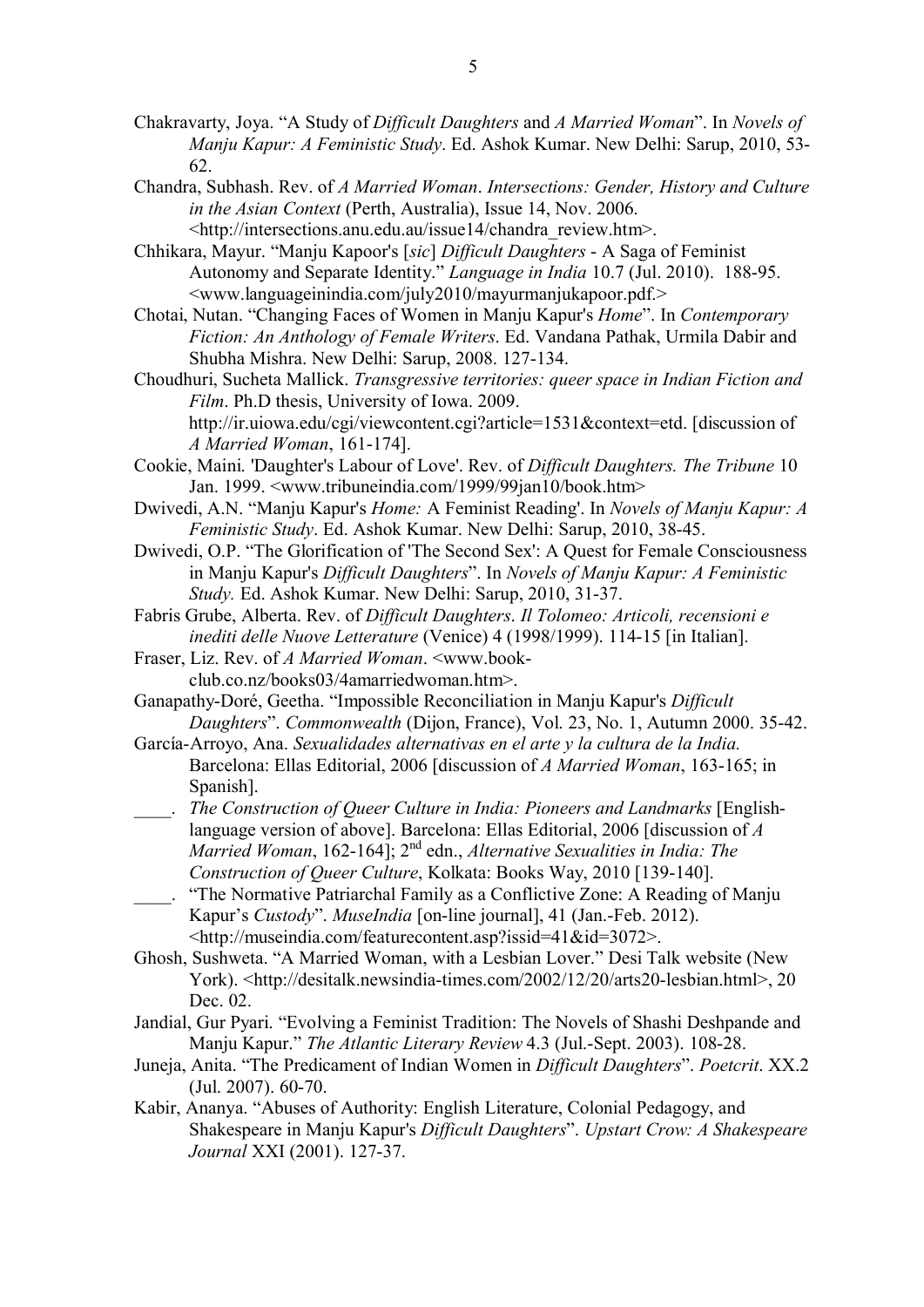Kandasamy, Meena. Rev. of *The Immigrant*. 28 Sept. 2008. <http://meenu.wordpress.com/2008/09/28/book-review-the-immigrant/>.

- Khair, Tabish. "The sari-seller's daughter". Rev. of *Home*. *The Guardian* 6 May 2006. <http://books.guardian.co.uk/review/story/0,,1768723,00.html>
- Krishnamurthy, Sarala. "A New Awakening: A Tale of Lesbian Love Told with Disarming Frankness." Rev. of *A Married Woman*. *Deccan Chronicle* 5 Jan. 2003. <www.deccanherald.com/deccanherald/jan05/book3.asp>
- Kuruvilla, Elizabeth. "Now, Difficult WIVES." Rev. of *A Married Woman*. *Hindustan Times*, 10 Dec. 2002.

<www.hindustantimes.com/2002/Dec/10/674\_115607,00310006.htm>.

- Kumar, Ashok. "Manju Kapur's *The Immigrant*: Dilemma of the Second Sex". In *Novels of Manju Kapur: A Feministic Study.* Ed. Ashok Kumar. New Delhi: Sarup, 2010, 63-69.
- Kumar, Ashok and Roopali. "*A Married Woman*: A Saga of Post-modernistic Ethics". In *Novels of Manju Kapur: A Feministic Study*. Ed. Ashok Kumar. New Delhi: Sarup, 2010, 46-52.
- Kumar, Satendra. "Manju Kapur's *Difficult Daughters*: Mission for Mental Thirst and Physical Lust". *Indian Journal of Postcolonial Literatures*. 10.2 (Dec. 2010). 162-69.
- Kumar Harit, Satish. "Tragic Flight of the Female Protagonists in Manju Kapur's Novels". In *Novels of Manju Kapur: A Feministic Study*. Ed. Ashok Kumar. New Delhi: Sarup, 2010, 93-109.
- Le Guin, Ursula K. "A passage to Canada." Rev. of *The Immigrant*. *The Guardian* 18 Apr.2009. <www.guardian.co.uk/books/2009/apr/18/the-immigrant-manju-kapurreview>.
- Mehta, Sangeeta. "Women's Odyssey of Liberation in Manju Kapur's *Difficult Daughters*". In *Novels of Manju Kapur: A Feministic Study*. Ed. Ashok Kumar. New Delhi: Sarup, 2010, 126-33.
- Mishra, Shubha. "Echoes of Realism in Manju Kapur's *Difficult Daughters*". In *Contemporary Fiction: An Anthology of Female Writers*. Ed. Vandana Pathak, Urmila Dabir and Shubha Mishra. New Delhi: Sarup, 2008. 250-263.
- Mongia, Padmini. "Finding onself, more or less". Rev. of *A Married Woman*. *The Hindu* 4 May 2003.

 $\langle$ www.hindu.com/thehindu/lr/2003/05/04/stories/2003050400240300.htm>

- Myerson, Julie. "Marriage à la Mode". Rev. of *A Married Woman*. *The Guardian* 1 Mar. 2003. <http://books.guardian.co.uk/review/story/0,12084,904275,00.html>.
- Nair, Anita. Rev. of *A Married Woman*. On: Anita Nair: The Official Website, 2005. <www.anitanair.net/reviews/review\_13.htm>.
- Neelakantan, Shailaja. "A Tale of Two Women." Rev. of *A Married Woman*. *Asia Times* 19 April 2003. <www.atimes.com/atimes/South\_Asia/ED19Df02.html>
- Párraga, Javier Martín. "Manju Kapur's *Difficult Daughters* and the Deconstruction of Traditional Binary Oppositions." In *India in the World.* Ed. Cristina M. Gámez-Fernández and Antonia Navarro-Tejero. Newcastle-upon-Tyne: Cambridge Scholars Publishing, 2011. 183-189.
- Philip, A.J. "From mundane to mundane". Rev. of *Home*. *The Tribune*, 23 Jul. 2006. <www.tribuneindia.com/2006/20060723/spectrum/book7.htm>.
- Pisharoty, Sangeeta Barooah. "About Home and Hearth". Rev. of *Home*. *The Hindu* 1 April 2006. <www.hindu.com/mp/2006/04/01/stories/2006040103310500.htm
- Rajput, Kalpna. "The Self Syndrome in the Novels of Manju Kapur". In *Novels of Manju Kapur: A Feministic Study*. Ed. Ashok Kumar. New Delhi: Sarup, 2010, 110-125.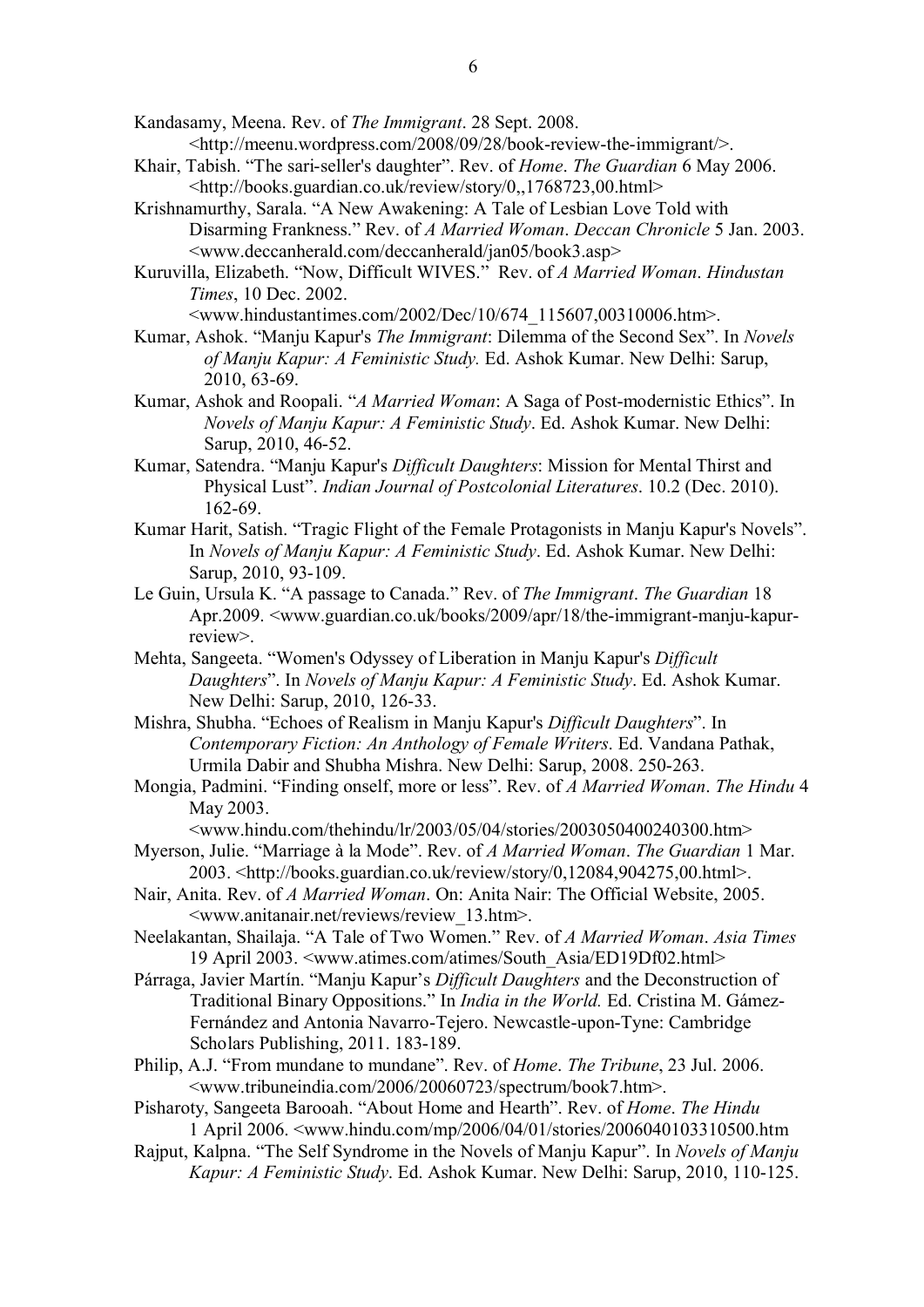Ratna, Kalpish. "Soap Duds". Rev. of *Custody*. *Outlook*, 28 Mar. 2011. <www.outlookindia.com/article.aspx?270922>

- Ravindran, Shruti. "Matters of the Hearth". Rev. of *Custody*. *Indian Express*, 19 Mar. 2011. <www.indianexpress.com/news/Matters-of-the-Hearth/764546/>
- Reale, Michelle. "Meandering Tale Misses the Mark". Rev. of *A Married Woman. Indiacurrents* website, 24 May 2004. <www.indiacurrents.com/news/view\_article.html?article\_id=0e7256f9c14bc7f72c 08335c597f37ee>.
- Rollason, Christopher. "Women on the Margins: Reflections on Manju Kapur's *Difficult Daughters*." *The Atlantic Literary Review* 5.1-2 (Jan.-Mar. and Apr.-June 2004). 177-84; on-line at: <http://yatrarollason.info/files/ManjuDDEN2008.pdf>; repr. in rev. version in *Indian Women's Writings in English*. Ed. T. Sai Chandra Mouli and Jaydeep Sarangi. New Delhi: Gnosis, 2008, 45-53; repr. in *Novels of Manju Kapur: A Feministic Study*. Ed. Ashok Kumar. New Delhi: Sarup, 2010, 1-9; Spanishlanguage version, "La Mujer y los Márgenes: Reflexiones sobre la Novela *Difficult Daughters* (*Hijas difíciles*), de Manju Kapur.", 2004, <http://yatrarollason.info/files/ManjuDDES.pdf>.
- \_\_\_\_. "Problems of translating Indian Writing in English into Spanish, with reference to *A Married Woman* by Manju Kapur", *Hispanic Horizon* (New Delhi), Vol. XXV, No 27, 2009. 80-107; on-line at:

**<**http://yatrarollason.info/files/MANJUTRANSREV.pdf>

- *\_\_\_\_.* "Not exactly like home". Rev. of *The Immigrant. Seva Bharati Journal of English Studies* (Midnapore, India), Vol. 5, Feb. 2009. 105-109; on-line at: <http://yatrarollason.info/files/ManjuImmigrantrev.pdf>.
- \_\_\_\_. "'To build or to destroy': History and the individual in Manju Kapur's *A Married Woman*." In *Children of Midnight: Contemporary Indian Novel in English.* Ed. Ludmila Volna, Nilanshu Agarwal and Murari Prasad. New Delhi: Pencraft International, 2012, 149-159; on-line at:

<http://yatrarollason.info/files/ManjuAMWManchester.pdf>.

Roy, Manju. "Readability of *Difficult Daughters*'. *Commonwealth Review*, Vol. 12, No. 1, 2001. 62-69.

\_\_\_\_. "Language and Style in Manju Kapur's *Difficult Daughters*". *Indian Review of World Literature in English* [on-line journal] . Vol. 6, No. 1, Jan. 2010. http://worldlitonline.net/language-and-style.html. Repr. in *MuseIndia* [on-line journal], 30, Mar.-Apr. 2010.

www.museindia.com/viewarticle.asp?myr=2010&issid=30&id=1916. Repr. in *Indian Journal of Postcolonial Literatures* (Thodupuzha, India), No. 10.1, June 2010. 147-153.

- Roy, Nilanjana S. "She said, He said". Rev. of *A Married Woman*. *Outlook*, 23 Dec. 2002. <www.outlookindia.com>.
- Sales Salvador, Dora. "Nota de la traductora" ["Translator's note"]. Manju Kapur. *Hijas dificiles*. Madrid: Espasa, 2003. 353-58 [in Spanish].
- \_\_\_\_. "Nota de la traductora" ["Translator's note"]. Manju Kapur. *Una mujer casada*. Madrid: Espasa, 2004. 333-38 [in Spanish].
- \_\_\_\_. "The Memory of Desire in Manju Kapur's *Difficult Daughters*: In Past and Future Tense<sup>"</sup> In *Memory, Imagination and Desire in Contemporary Anglo-American Literature and Film*. Ed. Constanza del Río and Luis M. García Mainar. Heidelberg: Universitätsverlag C. Winter, 2004. 121-30.
- \_\_\_\_. "Nota final" ["Final note"]. Manju Kapur. *En familia*. Madrid: Espasa, 2007. 423- 27. [in Spanish].